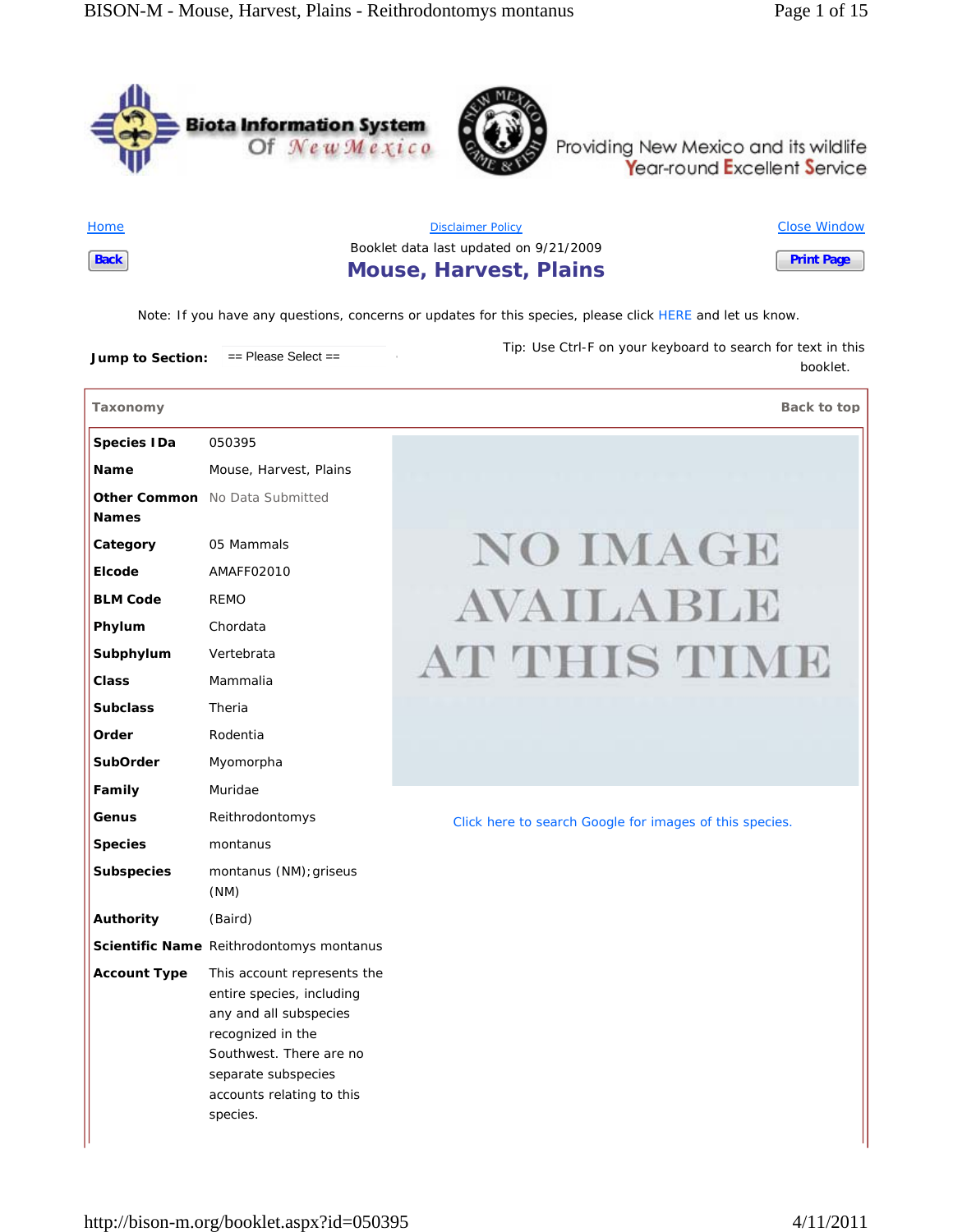# **Taxonomic References 01, 04, 12, 17, 19, 31**

**Comments on Taxonomy**

NEW MEXICO: Two subspecies of plains harvest mouse have been confirmed in New Mexico: R.m. griseus (V. Bailey) and R.m. montanus. A third subspecies, R.m. albescens (Cary) might be expected. **\*17\*** There is confusion on how to classify Old World mice and rats, the New World mice and rats, and the microtines. The tendency is to regard all three groups as subfamilies of one family - Muridae. But for the purposes of the New Mexico system the Old World mice and rats will be placed in the family Muridae, and the New World (and a few Old World) mice and rats will be placed in the family Cricetidae.**\*19, 20\*** COLORADO: TYPE SPECIMEN OF R. M. WAS SUPPOSEDLY COLLECTED IN THE SAN LUIS VALLEY. HOWEVER, THE PROVENANCE OF THE TYPE IS UNCERTAIN. R. M. HAS NOT BEEN CAPTURED IN THE SAN LUIS VALLEY SUBSEQUENTLY DESPITE CONCERTED COLLECTING. IT SEEMS REASONABLE THAT R. M. DOES NOT OCCUR IN THE VALLEY AND THAT THE HOLOTYPE WAS MIS-LABELLED, THEREFORE SUBSPECIES MONTANUS WILL NOT BE INCLUDED IN THIS ACCOUNT**\*01, 08, 09\***.

**Legal Status** (section updated on 10/21/2008) **Back to top**

| <b>Status</b>                                  | <b>References</b> |
|------------------------------------------------|-------------------|
| USFS Sensitive: Region 3 (NM,AZ)               | 47                |
| State NM: Provides limited protection          | 18                |
| State NM: Not a Game Species                   | 18                |
| Heritage Global: Demonstrably Secure (G5)      | 28, 33            |
| Heritage NM: Apparently Secure in NM (S4)      | 39                |
| Heritage AZ: Uncommon or Restricted in AZ (S3) | 28                |
|                                                |                   |
| Concern                                        | <b>References</b> |

No Data Submitted

#### **Comments on Legal Status**

1995: Reithrodontomys montanus was listed under the Natural Heritage Global Rank "G5" ("G5" = "Demonstrably Secure") (AGFD, 1995) **\*28\***.

This listing was made on September 18, 1990 (NMNHP, 1997) **\*39\***.

1996: The complete Natural Heritage Global Rank for the subspecies Reithrodontomys megalotis megalotis was "G5TH" (CNHP, 1996) **\*33\***.

NEW MEXICO 1997: Reithrodontomys montanus was listed under the Natural Heritage NM State Rank "S4" ("S4" = "Apparently Secure") on August 5, 1991 (NMNHP, 1997) **\*39\***.

ARIZONA 1995: Reithrodontomys montanus was listed under the Natural Heritage Arizona State Rank "S3" ("S3" = "Uncommon or Restricted") (AGFD, 1995) **\*28\***.

2007: U.S. Forest Service included the species Reithrodontomys montanus its region 3 sensitive species list (USFS, 2007) **\*47\***.

**Comments on Population Trends and Threats**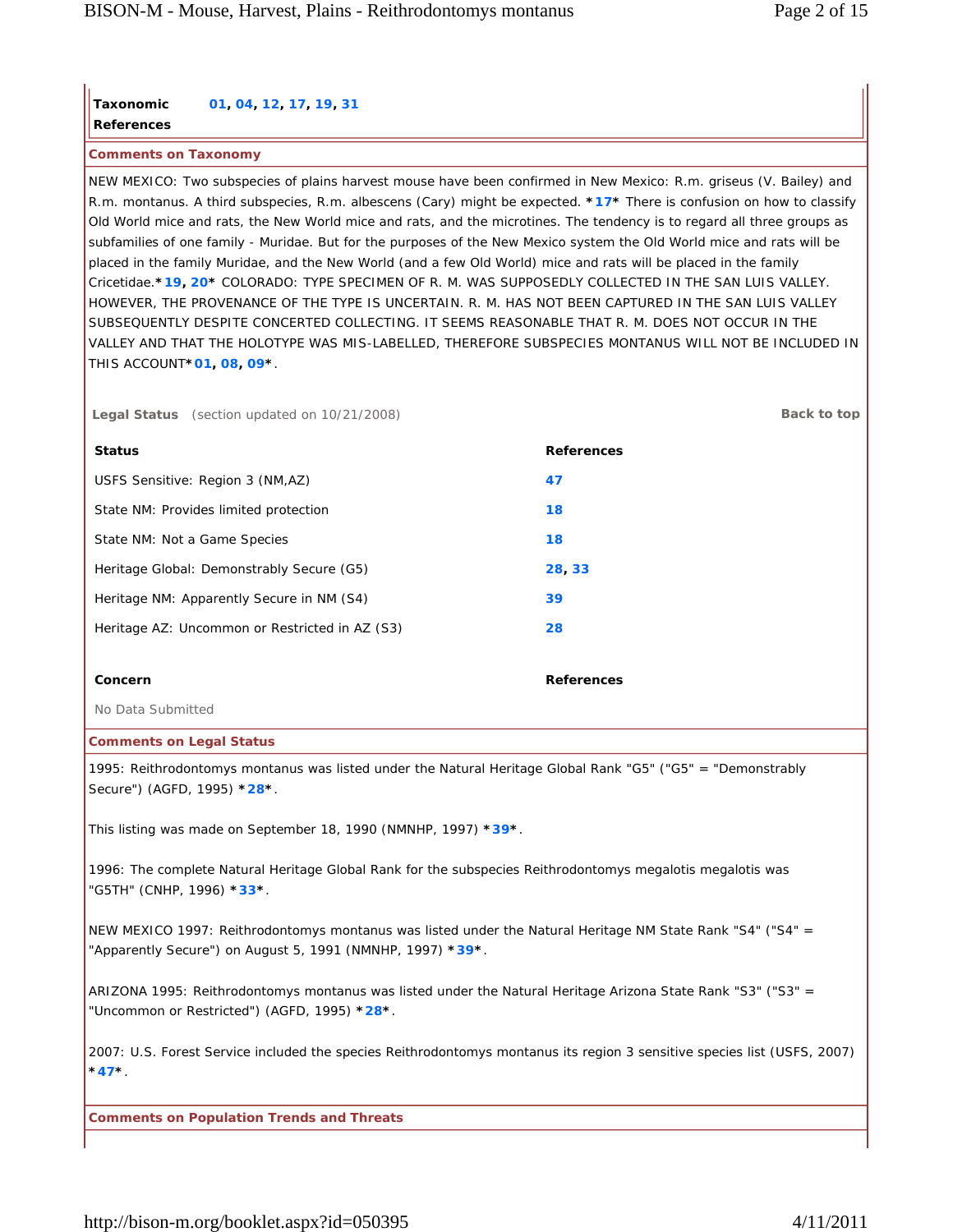| No Data Submitted                                   |      |        |         |           |                   |                   |             |
|-----------------------------------------------------|------|--------|---------|-----------|-------------------|-------------------|-------------|
| <b>Comments on Cultural Importance</b>              |      |        |         |           |                   |                   |             |
| No Data Submitted                                   |      |        |         |           |                   |                   |             |
|                                                     |      |        |         |           |                   |                   |             |
| Species Distribution (section updated on 9/21/2009) |      |        |         |           |                   |                   | Back to top |
| <b>State</b>                                        |      |        |         |           | <b>References</b> |                   |             |
| NM: Extant                                          |      |        |         |           | 12                |                   |             |
| AZ: Extant                                          |      |        |         |           | 28                |                   |             |
| CO: Species occurs(ed)                              |      |        |         |           | 33                |                   |             |
| TX: Species occurs(ed)                              |      |        |         |           | 30                |                   |             |
| OK: Species occurs(ed)                              |      |        |         |           | 32                |                   |             |
| <b>New Mexico County Occurrence</b>                 |      |        |         |           |                   |                   |             |
| County                                              | Data | Season | Regular | Abundance | <b>Behavior</b>   | <b>References</b> |             |
| Bernalillo                                          |      |        |         |           |                   | 12, 21            |             |
| Chaves                                              |      |        |         |           |                   | 12                |             |
| Colfax                                              |      |        |         |           |                   | 12,48             |             |
| Curry                                               |      |        |         |           |                   | 12                |             |
| De Baca                                             |      |        |         |           |                   | 12, 21            |             |
| Guadalupe                                           |      |        |         |           |                   | 12, 21            |             |
| Hidalgo                                             |      |        |         |           |                   | 12, 21, 48        |             |
| Lea                                                 |      |        |         |           |                   | 12                |             |
| Lincoln                                             |      |        |         |           |                   | 12                |             |
| Roosevelt                                           |      |        |         |           |                   | $12$              |             |
| Sandoval                                            |      |        |         |           |                   | 12, 21            |             |
| San Miguel                                          |      |        |         |           |                   | 12, 21            |             |
| Socorro                                             |      |        |         |           |                   | 12, 21, 15        |             |
| Torrance                                            |      |        |         |           |                   | 12, 21            |             |
| Union                                               |      |        |         |           |                   | 21                |             |
| Valencia                                            |      |        |         |           |                   | 12                |             |
| New Mexico                                          |      | Yr-Rnd | Regular |           | <b>Breeds</b>     | 29                |             |
| <b>Accident County Occurrence</b>                   |      |        |         |           |                   |                   |             |
| No Data Submitted                                   |      |        |         |           |                   |                   |             |
| <b>Historical County Occurrence</b>                 |      |        |         |           |                   |                   |             |
| No Data Submitted                                   |      |        |         |           |                   |                   |             |
| <b>Expected County Occurrence</b>                   |      |        |         |           |                   |                   |             |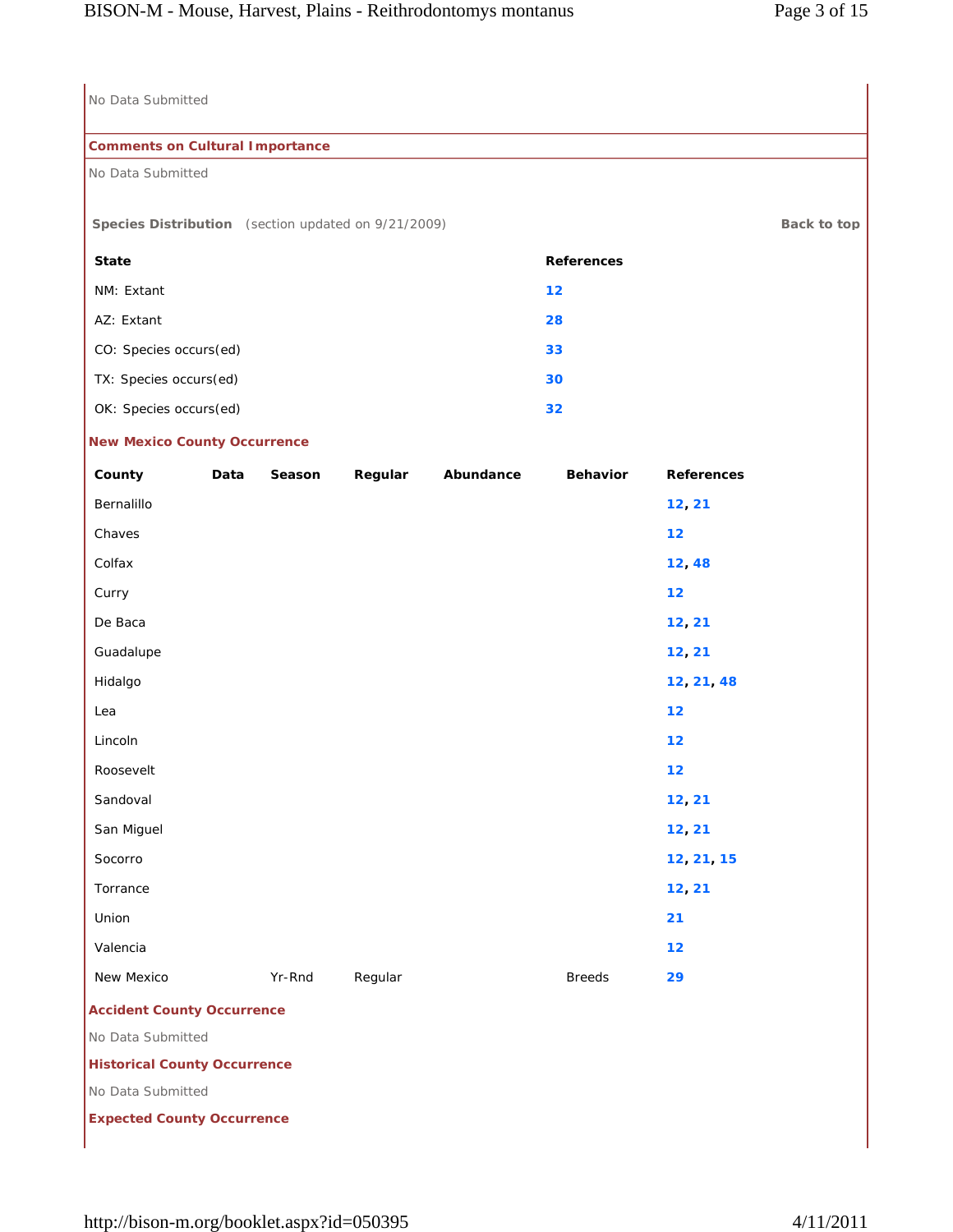| No Data Submitted                                                                                                                                                                                                                                                                                                                                                                                                                         |      |                   |
|-------------------------------------------------------------------------------------------------------------------------------------------------------------------------------------------------------------------------------------------------------------------------------------------------------------------------------------------------------------------------------------------------------------------------------------------|------|-------------------|
| <b>Arizona County Occurrence</b>                                                                                                                                                                                                                                                                                                                                                                                                          |      |                   |
| County                                                                                                                                                                                                                                                                                                                                                                                                                                    | Data | <b>References</b> |
| Cochise                                                                                                                                                                                                                                                                                                                                                                                                                                   |      | 35                |
| Graham                                                                                                                                                                                                                                                                                                                                                                                                                                    |      | 35                |
| Greenlee                                                                                                                                                                                                                                                                                                                                                                                                                                  |      | 35                |
| Pinal                                                                                                                                                                                                                                                                                                                                                                                                                                     |      | 35                |
| Santa Cruz                                                                                                                                                                                                                                                                                                                                                                                                                                |      | 35                |
| <b>Hydrological Area</b>                                                                                                                                                                                                                                                                                                                                                                                                                  |      |                   |
| No Data Submitted                                                                                                                                                                                                                                                                                                                                                                                                                         |      |                   |
| <b>Historical Hydrological Area</b>                                                                                                                                                                                                                                                                                                                                                                                                       |      |                   |
| No Data Submitted                                                                                                                                                                                                                                                                                                                                                                                                                         |      |                   |
| <b>Other Distribution - New Mexico</b>                                                                                                                                                                                                                                                                                                                                                                                                    |      |                   |
| <b>Land Unit</b><br>FOREST SERVICE LANDS, NEW MEXICO<br>USFS - CIBOLA NATIONAL FOREST<br>USFS - KIOWA NATIONAL GRASSLANDS<br>USFS - PIKE/SAN ISABEL N.F, USFS (REGION 2)<br>USFS - CIMARRON NAT. GRASSLAND, SW KS<br>MILITARY LANDS, NEW MEXICO<br>MILITARY LANDS - MCGREGOR RANGE<br>US NATIONAL WILDLIFE REFUGES, USFWS, NEW MEXICO<br>US NATIONAL WILDLIFE REFUGES - MAXWELL<br>Other Distribution References - 13, 14, 24, 27, 45, 46 |      |                   |
| <b>Other Distribution - Arizona</b>                                                                                                                                                                                                                                                                                                                                                                                                       |      |                   |
| <b>Land Unit</b><br>US FOREST SERVICE LANDS, ARIZONA<br>CORONADO NATIONAL FOREST<br>PRESCOTT NATIONAL FOREST<br>Other Distribution Arizona References - 27                                                                                                                                                                                                                                                                                |      |                   |
| <b>Mountain Range</b>                                                                                                                                                                                                                                                                                                                                                                                                                     |      |                   |
| No Data Submitted                                                                                                                                                                                                                                                                                                                                                                                                                         |      |                   |
| <b>Comments on Distribution</b>                                                                                                                                                                                                                                                                                                                                                                                                           |      |                   |
| NEW MEXICO 1975: In the Rio Grande Valley the species has been taken in well-developed grasses in the flor                                                                                                                                                                                                                                                                                                                                |      |                   |

od plain, and, in Hidalgo County, we took one in the grassland of the upper Animas Valley. Its distribution in central and western New Mexico may be patchy and discontinuous (Findley et al., 1975) **\*12\***.

1990: Plains harvest mouse is found in the Maxwell National Wildlife Refuge (Maxwell NWR, 1990) **\*13\***.

1994: Plains harvest mouse is possibly found in the Bosque del Apache National Wildlife Refuge. Hypothetical within range and habitat, may be found in short grass areas of refuge (Stolz and Najera, 1994) **\*14\***.

2004: The species Reithrodontomys montanus occurs in Hidalgo and Colfax counties (Frey, 2004) **\*48\***.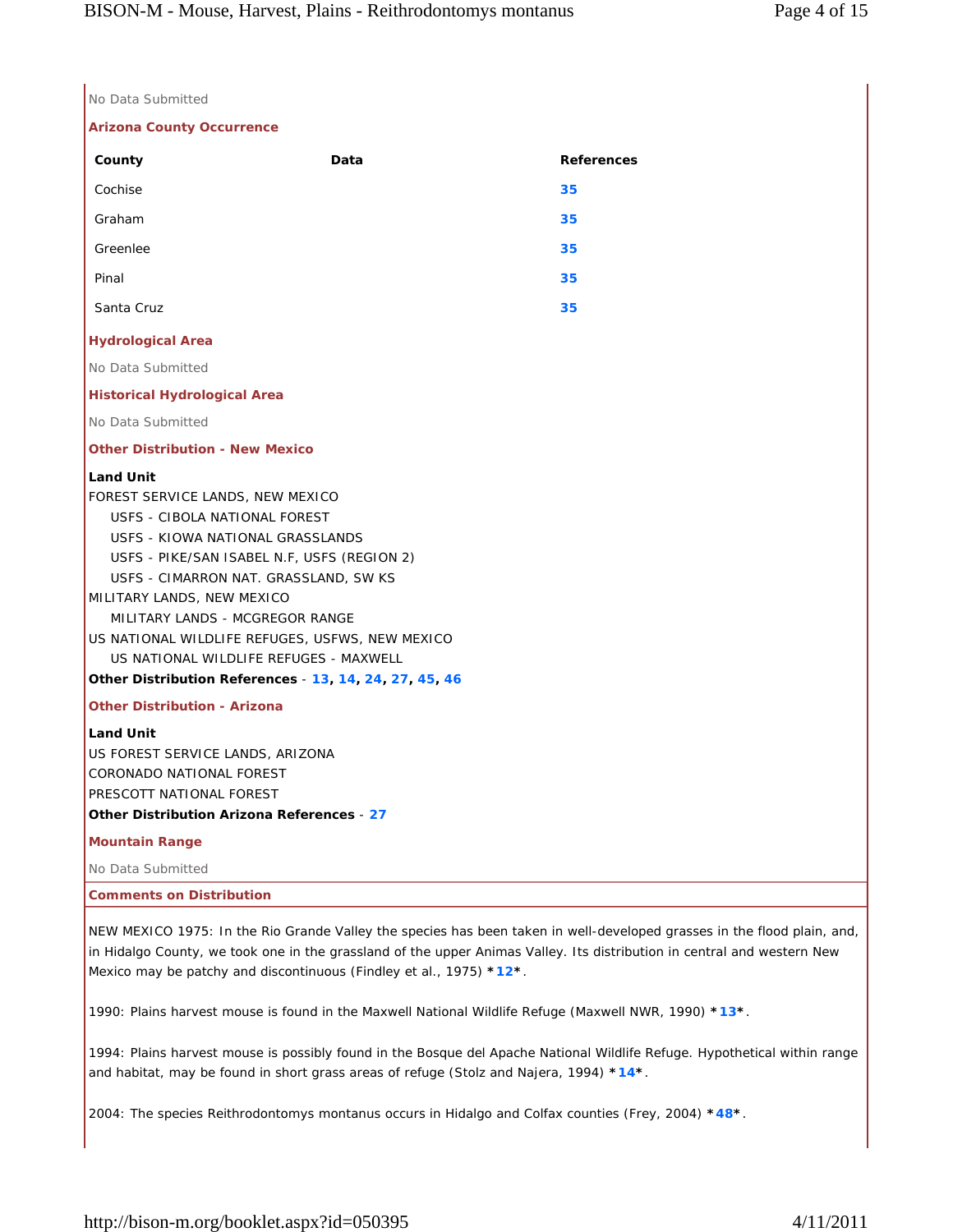ARIZONA 1986: Found in Chino, Skull, and Verde valleys, Santa Rosa Wash, and southeastern corner of Arizona, including the Sulpher Springs and San Pedro valleys. Several of these areas are located near the center portion of the state (Hoffmeister, 1986) **\*22\***.

TEXAS 1987: This species is cited in northwestern Texas and so straddles the Texas/New Mexico border (Jones et al., 1987) **\*26\***.

OKLAHOMA 1989: Reithrodontomys montanus occurs in Oklahoma (Tyler, 1989) **\*32\***.

| <b>Comments on Prehistoric Distribution</b> |                   |  |  |  |
|---------------------------------------------|-------------------|--|--|--|
| No Data Submitted                           |                   |  |  |  |
|                                             |                   |  |  |  |
| <b>Habitat Association</b>                  | Back to top       |  |  |  |
| <b>General Habitat</b>                      | <b>References</b> |  |  |  |
| TERRESTRIAL                                 | 01?               |  |  |  |
| <b>TERRESTRIAL</b>                          | 07?               |  |  |  |
| <b>LOWLANDS</b>                             | 40                |  |  |  |
| <b>Comments on Habitat Associations</b>     |                   |  |  |  |

Indicator of Great Plains grasslands (Hafner,1995)**\*31\***.

### **Gap Analysis Habitat Associations**

| <b>Gap Vegetation Type</b>                   | <b>Season</b> | Gap Importance | <b>References</b> |
|----------------------------------------------|---------------|----------------|-------------------|
| <b>WOODLANDS</b>                             | Yr-Rnd        | Casual Use     | 999               |
| <b>JUNIPER SAVANNA</b>                       | Yr-Rnd        | Casual Use     | 40                |
| <b>SCRUB</b>                                 | Yr-Rnd        | Casual Use     | 999               |
| SAND SCRUB shinnery oak                      | Yr-Rnd        | Casual Use     | 40                |
| SAND SCRUB sand sage/indigobush              | Yr-Rnd        | Casual Use     | 40                |
| <b>GREAT BASIN sagebrush</b>                 | Yr-Rnd        | Casual Use     | 40                |
| <b>GREAT BASIN rabbitbrush/winterfat/etc</b> | Yr-Rnd        | Casual Use     | 40                |
| CHIH DESERT creosotebush                     | Yr-Rnd        | Casual Use     | 22                |
| CHIH DESERT tarbush/mesquite/ocotillo        | Yr-Rnd        | Casual Use     | 22, 41            |
| <b>GRASS</b>                                 | Yr-Rnd        | Important      | 999               |
| SHORT GRASS STEPPE gramma+buffalograss       | Yr-Rnd        | Important      | 12 34 42 43 44    |
| MID-GRASS PRAIRIE sideoats/wheatgrass        | Yr-Rnd        | Important      | $12 \overline{ }$ |
| TALL GRASS PRAIRIE big/sand bluestem         | Yr-Rnd        | Casual Use     | 40                |
| CHIH DESERT GRASSLAND black grama            | Yr-Rnd        | Casual Use     | 22                |
| CHIH DESERT GRASSLAND tabosa/sacaton         | Yr-Rnd        | Casual Use     | 22                |
| RIPARIAN                                     | Yr-Rnd        | Casual Use     | 999               |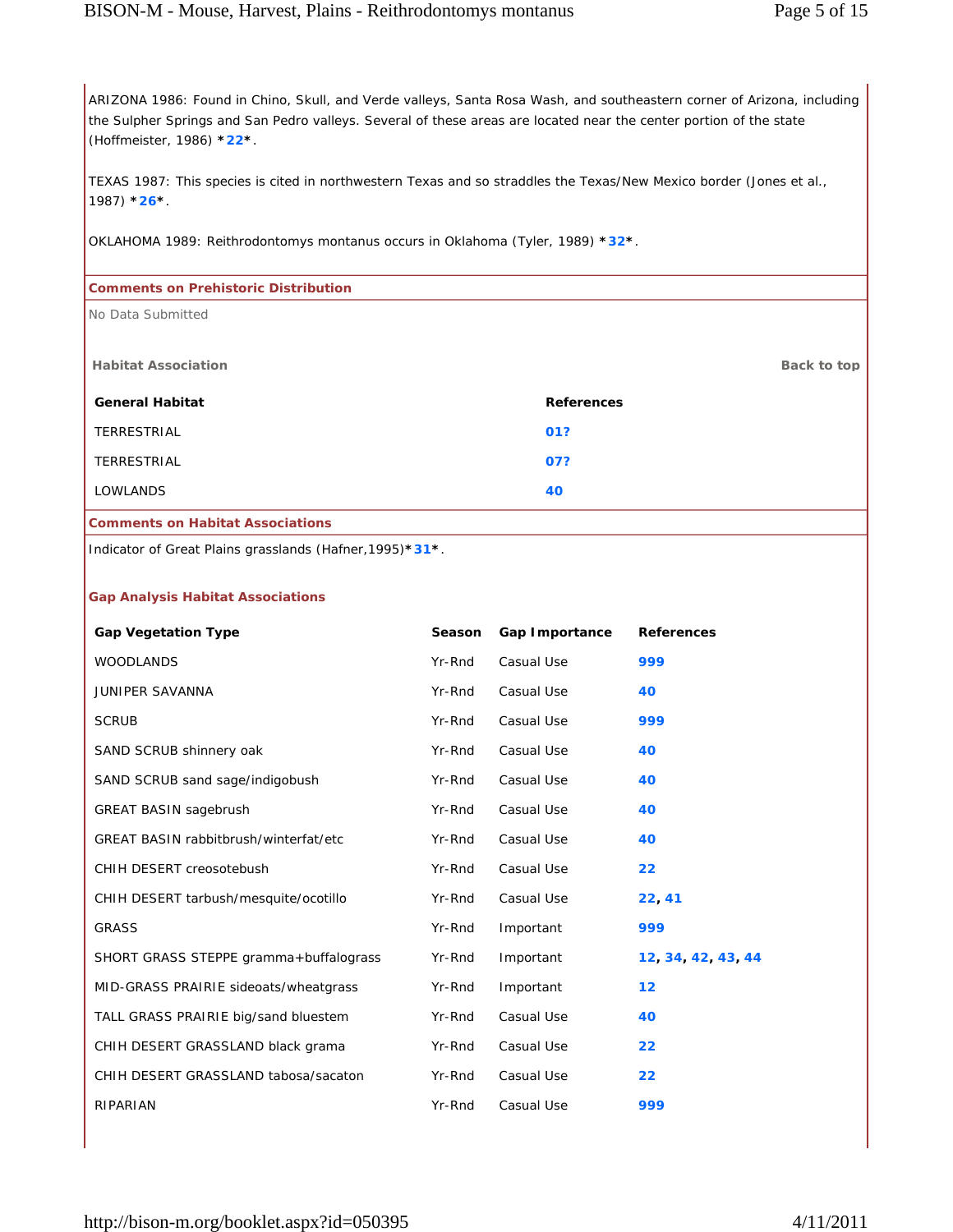| <b>Comments on Gap Analysis Habitat Associations</b> |        |            |          |
|------------------------------------------------------|--------|------------|----------|
| URBAN: VEGETATED                                     | Yr-Rnd | Casual Use | 40       |
| <b>URBAN</b>                                         | Yr-Rnd | Casual Use | 999      |
| AGRICULTURAL: IRRIGATED                              | Yr-Rnd | Casual Use | 41 43 44 |
| AGRICULTURAL: DRYLAND                                | Yr-Rnd | Casual Use | 41 43 44 |
| AGRICULTURAL                                         | Yr-Rnd | Casual Use | 999      |
| LOWLAND RIPARIAN cottonwood/sycamore                 | Yr-Rnd | Casual Use | 22       |
|                                                      |        |            |          |

Plains harvest mice are typical of Plains-Mesa Grasslands in New Mexico (Frey and Yates, 1996) **\*34\***.

Near Santa Rosa, this mouse was collected "among the mesquite bushes on the flats. ... It occupies the grassy prairies and field borders and seems to have much the same habits as the other species of harvest mice (Bailey, 1931) **\*41\*** This is the rarest of the harvest mice occurring in the Trans-Pecos. It has been recorded from Jeff Davis and Presidio counties, where it occurs in the shortgrass association surrounding the Davis Mountains at elevations as high as fifty-two hundred feet (Schmidley, 1977) **\*42\***.

The plains harvest mouse is a species of semiarid grasslands in the central and southern Great Plains. It favors welldeveloped grass and forb cover of low or moderate height or pastures where scattered rock provide cover. In eastern Colorado, Moulton et al. (1981, a, b) found the species in ungrazed and grazed grassland, in silvery wormwood prairie, and in grazed riparian areas. Mohamed (1989) found it in moderately grazed yucca-grassland communities on sandy soils in Weld county. In southeastern Wyoming, it was commoner on sites with less than 40 percent bare ground (Maxwell and Brown 1968). This mouse is also found in margins of croplands along fence rows and in similar disturbed but productive weedy habitats, but it is not as common in such areas as the western harvest mouse (Fitzgerald, Meaney, and Armstrong, 1994) **\*43\***.

In the more xeric areas of western Oklahoma, Marin and Preston (1970) found R. montanus to be common (12.5 percent of all individuals collected in a live-trap study) on the mesquite plains in Harmon county. ... Other habitats from which R. montanus has also been collected include the edge of grain fields and from intermontane meadows in the Witchita Mountains (Hays, 19568; Glass and Halloran, 1961) (Caire, Tyler, Glass, and Mares, 1989) **\*44\***.

### **Land Use / Land Cover Associations**

| Land Use / Land Cover | <b>References</b> |
|-----------------------|-------------------|
| Agricultural Land     | 12? 01? 06? 07?   |
| Cropland and Pasture  | 12? 01? 06? 07?   |
| Rangeland             | 12? 01? 06? 07?   |
| Herbaceous Rangeland  | 12? 01? 06? 07?   |

### **Comments on Land Use / Land Cover Associations**

No Data Submitted

### **National Wetlands Inventory**

No Data Submitted

### **Comments on National Wetlands Inventory**

No Data Submitted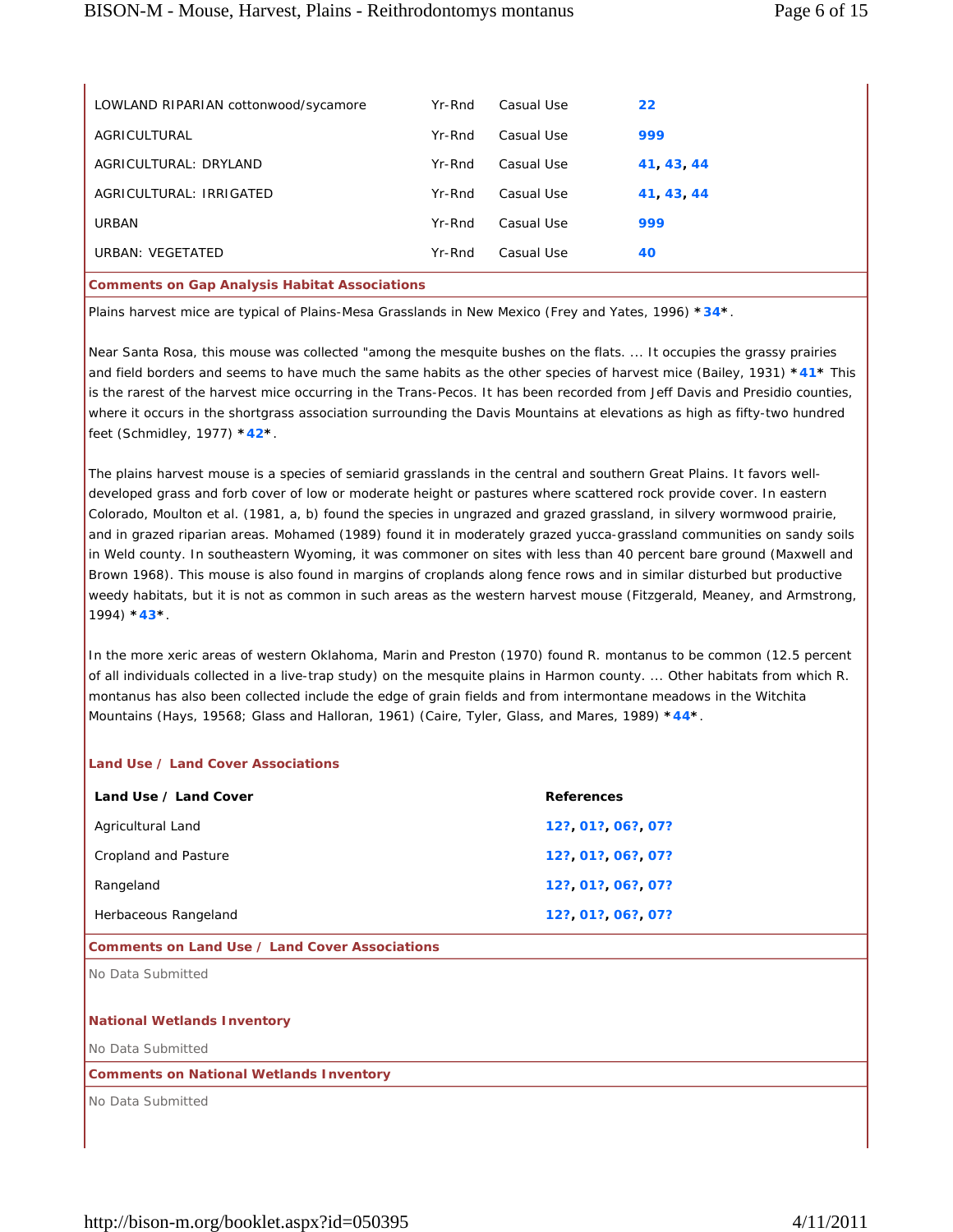| <b>Habitat SAF</b>                                                                                                                                                                                                                                                                                                                                                                                                                                                           |                   |  |  |
|------------------------------------------------------------------------------------------------------------------------------------------------------------------------------------------------------------------------------------------------------------------------------------------------------------------------------------------------------------------------------------------------------------------------------------------------------------------------------|-------------------|--|--|
| No Data Submitted                                                                                                                                                                                                                                                                                                                                                                                                                                                            |                   |  |  |
| <b>Habitat PNV</b>                                                                                                                                                                                                                                                                                                                                                                                                                                                           |                   |  |  |
| <b>PNV</b>                                                                                                                                                                                                                                                                                                                                                                                                                                                                   | <b>References</b> |  |  |
| Grama-Buffalo Grass (Bouteloua-Buchloe)                                                                                                                                                                                                                                                                                                                                                                                                                                      | 01?               |  |  |
| <b>Habitat Eco Regions</b>                                                                                                                                                                                                                                                                                                                                                                                                                                                   |                   |  |  |
| <b>Eco Region</b>                                                                                                                                                                                                                                                                                                                                                                                                                                                            | <b>References</b> |  |  |
| Great Plains-Short Grass Prairie: Grama-Buffalo Grass                                                                                                                                                                                                                                                                                                                                                                                                                        | 01?               |  |  |
| Mexican Highlands-Shrub Steppe                                                                                                                                                                                                                                                                                                                                                                                                                                               | 01?               |  |  |
| CO Plateau: Grama-Galleta Steppe/Juniper-Pinyon Woodland Mosaic                                                                                                                                                                                                                                                                                                                                                                                                              | 01?               |  |  |
| <b>Habitat Life Zones</b>                                                                                                                                                                                                                                                                                                                                                                                                                                                    |                   |  |  |
| Life Zone                                                                                                                                                                                                                                                                                                                                                                                                                                                                    | <b>References</b> |  |  |
| UPPER SONORAN: PINYON-JUNIPER                                                                                                                                                                                                                                                                                                                                                                                                                                                | 22                |  |  |
| <b>Comments on General Habitat Associations</b>                                                                                                                                                                                                                                                                                                                                                                                                                              |                   |  |  |
| THIS MOUSE IS RESTRICTED TO GRASSLAND. IT OFTEN NESTS UNDER STONES IN PASTURE ASSOCIATED WITH PRICKLY<br>PEAR CACTUS AND SOME WEEDY SPECIES *06, 07*.                                                                                                                                                                                                                                                                                                                        |                   |  |  |
| This is a mouse of short and mid-grass prairie. In New Mexico the animals seem to become uncommon as aridity increases<br>and continuous grass cover dwindles. In the Rio Grande Valley the species has been taken in well- developed grasses in<br>the flood plam, and, in Hidalgo County, we took one in the grassland of the upper Animas Valley *12*.                                                                                                                    |                   |  |  |
| ARIZONA Plains harvest mice in Arizona live in xeric conditions, often where there is mesquite, creosote bush,<br>tumbleweeds, some grass, and usually in desert- scrub or chaparral. At a place 9 mi N Douglas, Cochise County, traps<br>were set in a dry area with mesquite and creosote bush with some grass in shallow swales where water accumulated<br>infrequently. We took a plains harvest mouse at one location with brush, cottonwood logs, and tall weeds *22*. |                   |  |  |
| <b>Food Habits</b>                                                                                                                                                                                                                                                                                                                                                                                                                                                           | Back to top       |  |  |
| <b>Trophic</b>                                                                                                                                                                                                                                                                                                                                                                                                                                                               | <b>References</b> |  |  |
| <b>INVERTIVORE-eats invertebrates</b>                                                                                                                                                                                                                                                                                                                                                                                                                                        | 999               |  |  |
| OMNIVORE-eats plants and animals                                                                                                                                                                                                                                                                                                                                                                                                                                             | 07                |  |  |
| <b>Trophic Comments</b>                                                                                                                                                                                                                                                                                                                                                                                                                                                      |                   |  |  |
| No Data Submitted                                                                                                                                                                                                                                                                                                                                                                                                                                                            |                   |  |  |
|                                                                                                                                                                                                                                                                                                                                                                                                                                                                              |                   |  |  |

| LifeStage | <b>Food Item Consumed</b> | Part of Food I tem |
|-----------|---------------------------|--------------------|
| General   | <b>VASCULAR PLANTS:</b>   | Leaves/Needles     |
| Important | <b>VASCULAR PLANTS:</b>   | Fruit/Seeds/Cones  |
| General   | <b>VASCULAR PLANTS:</b>   | Fruit/Seeds/Cones  |
| General   | Insecta                   | Not Specified      |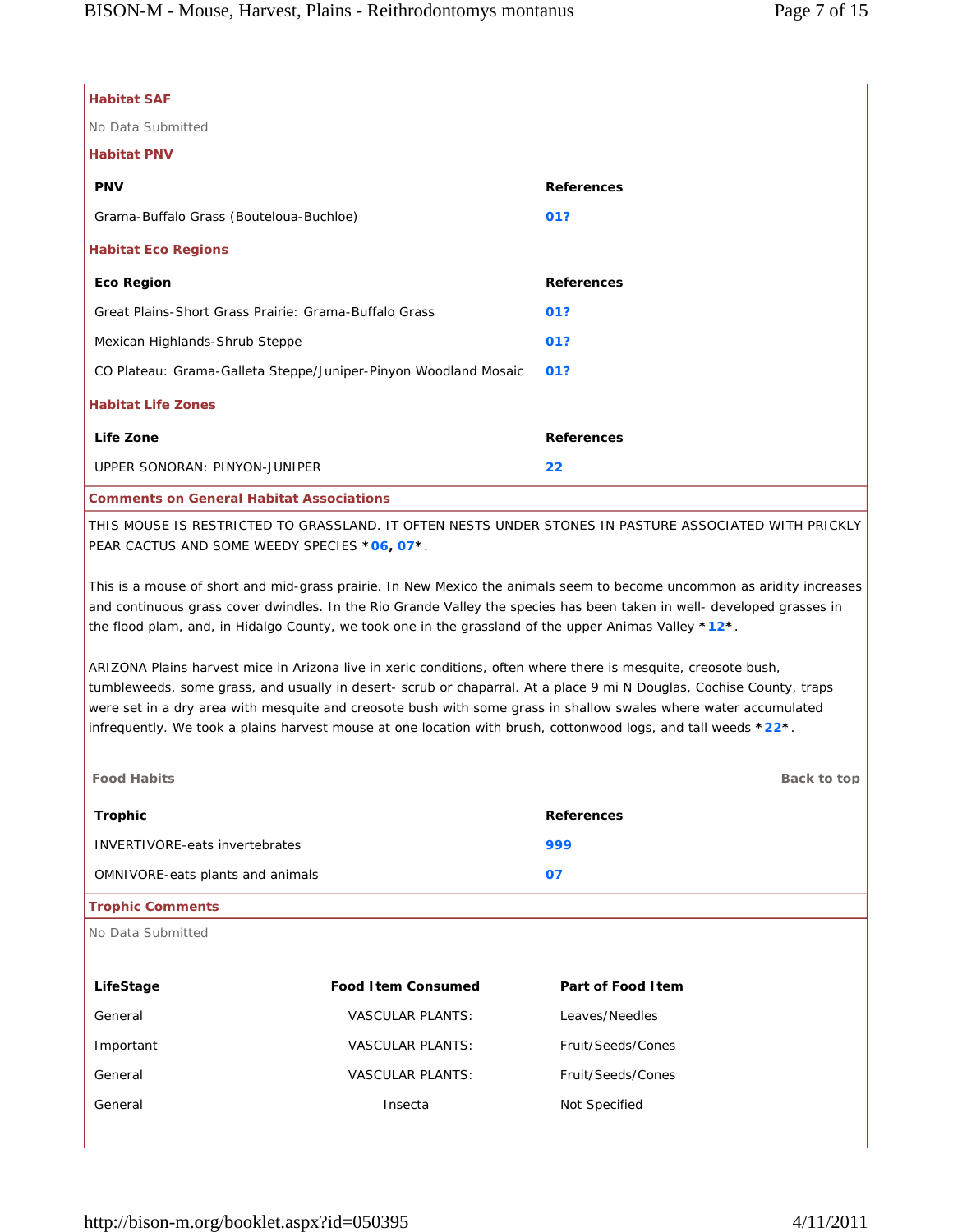| LifeStage                                  | <b>References</b>                                                         |             |
|--------------------------------------------|---------------------------------------------------------------------------|-------------|
| General                                    | 10, 07                                                                    |             |
| Important                                  | 07, 10                                                                    |             |
| Adult                                      | 07, 10                                                                    |             |
| <b>Comments on Food Habits - General</b>   |                                                                           |             |
|                                            | DIET CONSISTS MOSTLY OF SEEDS, BUT FOLIAGE AND INSECTS ALSO EATEN*07, 10* |             |
| <b>Comments on Food Habits - Important</b> |                                                                           |             |
| No Data Submitted                          |                                                                           |             |
| <b>Comments on Food Habits - Adult</b>     |                                                                           |             |
| No Data Submitted                          |                                                                           |             |
|                                            |                                                                           |             |
| <b>Comments on Food Habits - Juvenile</b>  |                                                                           |             |
| No Data Submitted                          |                                                                           |             |
| <b>Comments on Food Habits - Larval</b>    |                                                                           |             |
| No Data Submitted                          |                                                                           |             |
|                                            |                                                                           |             |
| <b>Environmental Associations</b>          |                                                                           | Back to top |
| LifeStage                                  | <b>Environmental Associations</b>                                         |             |
| <b>Breeding Adult</b>                      | Livestock Grazing: Associated with rangeland                              |             |
| <b>Breeding Adult</b>                      | Livestock Grazing: Specified in Comments                                  |             |
| General                                    | Vegetation Mosaics/Edges: Specified in Comments                           |             |
| General                                    | Movement Corridors: Continuous cover required                             |             |
| General                                    | Movement Corridors: Specified in Comments                                 |             |
| General                                    | See Comments On Environmental Associations                                |             |
| General                                    | Elevation: 4001-5000 ft. (1220 - 1520 m)                                  |             |
| General                                    | Elevation: 5001-6000 ft. (1520 - 1830 m)                                  |             |
| General                                    | Human Association: Wildlife refuges/sanctuaries                           |             |
| General                                    | Human Association: Specified in Comments                                  |             |
| General                                    | Water Level: Seasonally/Intermittently flooded                            |             |
| General                                    | Riparian Habitat: Specified in Comments                                   |             |
| General                                    | Desert: Desert Scrub                                                      |             |
| General                                    | Grassland: Prairies - flat, grassy plain; tall grasses                    |             |
| General                                    | Grassland: Climax (USFS class: Excellent)                                 |             |
| General                                    | Grassland: Specified in Comments                                          |             |
| General                                    | Veg. Successional Stage: Specified in Comments                            |             |
|                                            |                                                                           |             |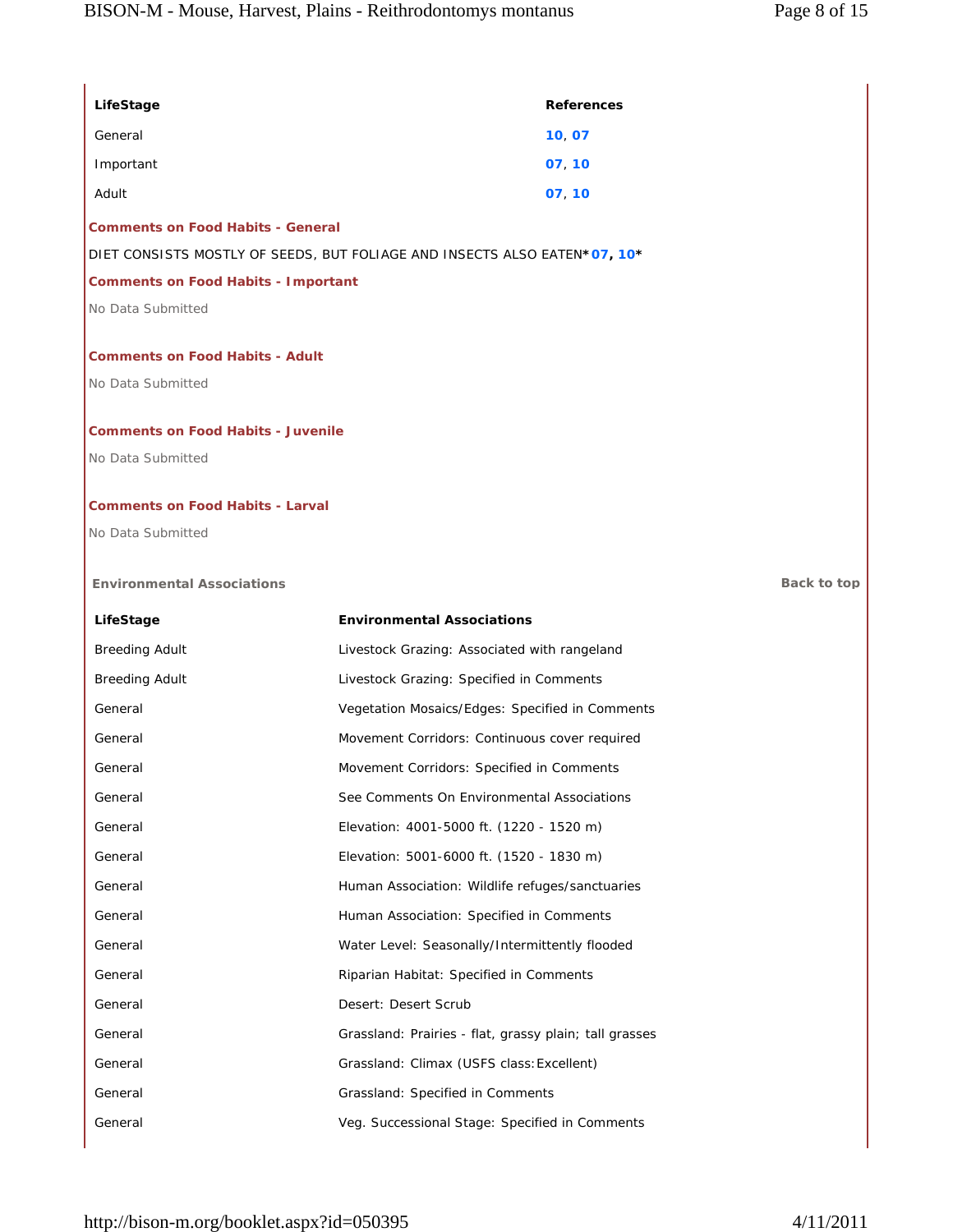### **Comments on General Environmental Associations**

OFTEN SYMPATRIC WITH R. MEGALOTIS BUT IS FOUND IN DRIER MORE OPEN HABITAT THAN THE LATTER**\*06, 07\***.

This is a mouse of short and mid-grass prairie. In New Mexico the animals seem to become uncommon as aridity increases and continuous grass cover dwindles. In the Rio Grande Valley the species has been taken in well- developed grasses in the flood plain, and, in Hidalgo County, we took one in the grassland of the upper Animas Valley**\*12\***.

Plains harvest mouse is found in the Maxwell National Wildlife Refuge **\*13\***.

Plains harvest mouse is found in the Bosque del Apache National Wildlife Refuge **\*14\***.

ARIZONA Plains harvest mice in Arizona live in xeric conditions, often where there is mesquite, creosote bush, tumbleweeds, some grass, and usually in desert- scrub or chaparral **\*22\***.

**Comments on Limiting Environmental Associations**

No Data Submitted

**Comments on Adult Environmental Associations**

No Data Submitted

**Comments on Breeding Adult Environmental Associations**

RESTRICTED TO GRASSLAND, OFTEN NESTS UNDER STONES IN PASTURE ASSOCIATED WITH PRICKLY PEAR CACTUS AND SOME WEEDY SPECIES**\*06, 07\***.

**Comments on Feeding Adult Environmental Associations**

No Data Submitted

**Comments on Resting Adult Environmental Associations**

No Data Submitted

# **Comments on Juvenile Environmental Associations**

No Data Submitted

# **Comments on Resting Juvenile Environmental Associations**

No Data Submitted

# **Comments on Feeding Juvenile Environmental Associations**

No Data Submitted

**Comments on Larvae Environmental Associations**

No Data Submitted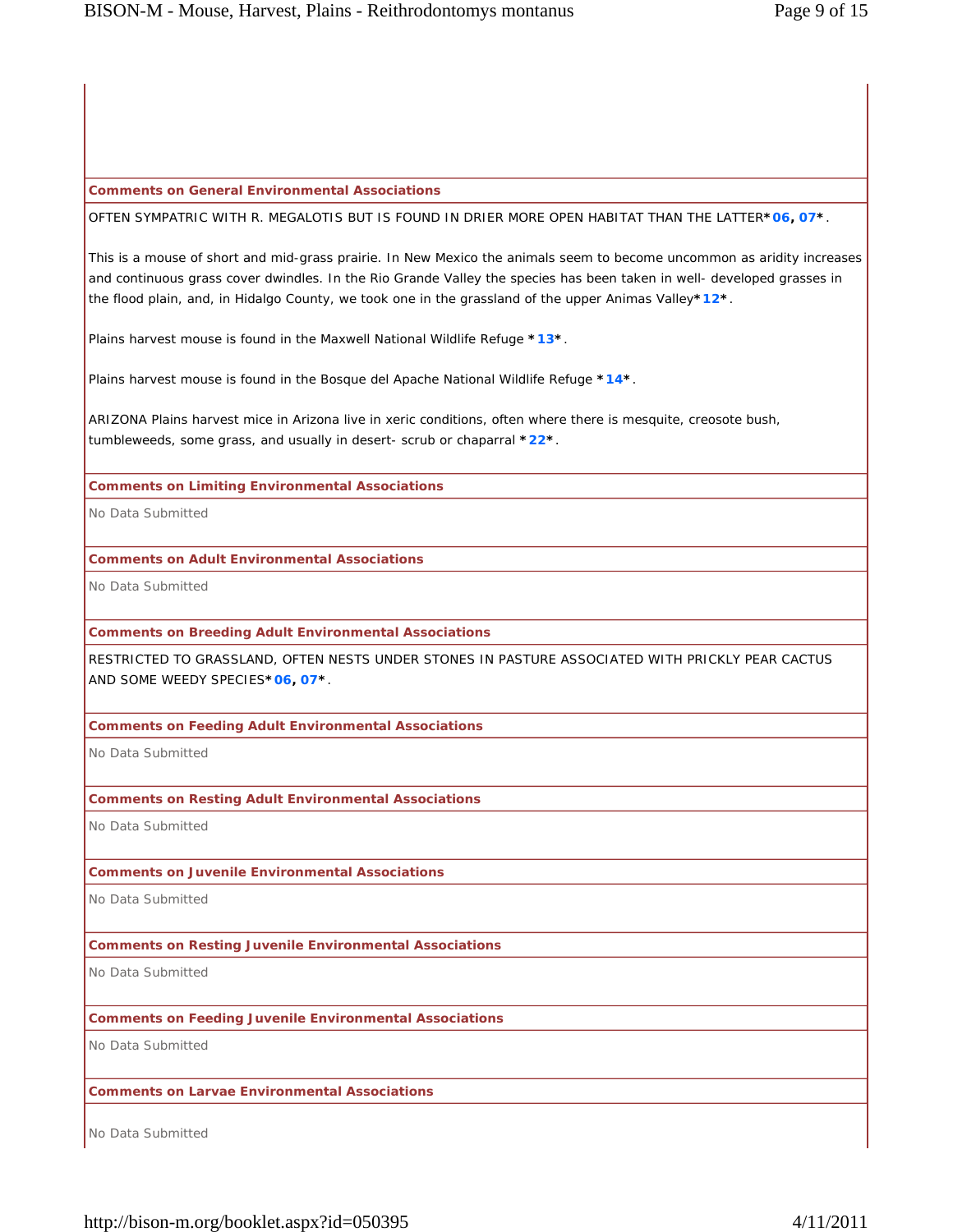#### **Comments on Resting Larvae Environmental Associations**

No Data Submitted

### **Comments on Feeding Larvae Environmental Associations**

No Data Submitted

#### **Comments on Pupa Environmental Associations**

No Data Submitted

#### **Comments on Egg Environmental Associations**

No Data Submitted

**Life History Back to top**

#### **Description**

THIS IS A SMALL MOUSE WITH A LONG TAIL. IT CLOSELY RESEMBLES R. MEGALOTIS BUT IS DISTINGUISHED BY A MORE NARROW CAUDAL STRIPE, ABOUT ONE-FOURTH DIAMETER OF TAIL, MORE WELL-DEFINED DORSAL STRIPE, RELATIVELY SHORT ROSTRUM, AND CONDYLOBASAL LENGTH LESS THAN 19 MM. BOTH SPECIES HAVE GROOVED FACES ON UPPER INCISORS. THE DORSUM IS GRAYISH BROWN WITH A DARK MEDIAL STRIPE, AND UNDERPARTS ARE WHITE **\*01, 07, 10\***.

THE EXTERNAL MEASUREMENTS OF THREE MALES FROM YUMA COUNTY AND A FEMALE FROM LOGAN CO. ARE LENGTH, 136, 132, 127, 122: TAIL, 67, 59, 53, 53: HINDFOOT, 16, 17, 15, 16: EAR, 14, 13, 12, 14. SKULL MEASUREMENTS AND WEIGHTS OF THREE MALES FROM YUMA CO., GREATEST LENGTH OF SKULL, 20.8, 20.6, 19.9: CONDYLOBASAL LENGHT, 19.1, 18.9, 18.3: ZYSOMATIC BREADTH, 10.9, 10.9, 10.7: WEIGHTS, 11.2, 12.9, 10.6 **\*01, 07, 10\***.

Reithrodontomys montanus is distinguished from R. megalotis only with great difficulty. Identification should be confirmed by a specialist **\*12\***.

ARIZONA A small-sized Reithrodontomys with C-shaped upper third molars in which the dorsal tail stripe is usually narrow; tail short, usually less than 60 mm, length of tail usually between 74 and 91 percent of body length (average, 83.1 percent); body small, usually less than 68 mm; cranium short, but with a relatively broad though short rostrum; greatest length of skull usually less than 20 mm; skull narrow, as across zygomatic arches and braincase; baculum short **\*22\***.

### **Reproduction**

THE BREEDING SEASON OCCURS IN WARMER MONTHS; FEBRUARY-NOVEMBER IN OKLAHOMA. THE GESTATION PERIOD IS 21-22 DAYS. SEXUAL MATURITY OCCURS AT 3 MONTHS. THE BREEDING BEHAVIOR IS POLYESTROUS WITH POSTPARTUM HEAT. THE LITTER SIZE RANGES 2-5, WITH AN AVERAGE OF 3 **\*07, 10\***.

THEY OFTEN NEST BENEATH ROCKS. THE YOUNG ARE HIGHLY ALTRICIAL AND THE FEMALE TAKES CARE OF THEM. BTHE WEIGHT AT BIRTH IS 1.0-1.3 GM,AND WEANING DAY AT 14 **\*07, 10\***.

#### **Behavior**

THEY SHOW HIGH TOLERANCE. THE HOME RANGE IS ABOUT ONE-HALF ACRE. THEY ARE NOT MIGRATORY. THEY ARE NOCTURNAL AND DO NOT HIBERNATE **\*16\*** ARIZONA This is a trap-shy species, often taking several consecutive trapnights before a specimen is caught. At no place have we ever caught more than three plains harvest, even in several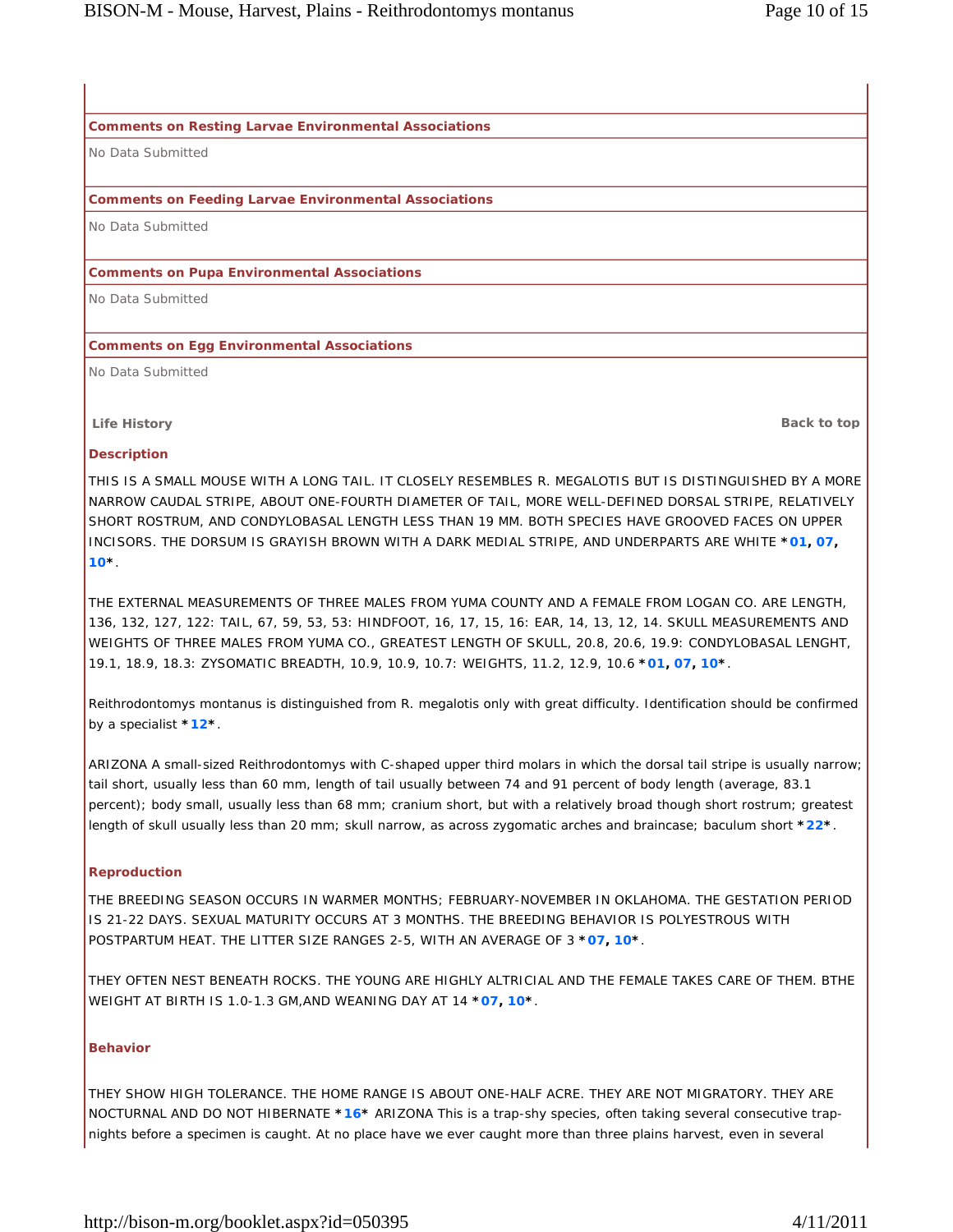### nights of trapping **\*22\***.

("Trap-ability" or population density?): Traps were set in a dry area with mesquite and creosote bush with some grass in shallow swales where water accumulated infrequently. Although trapping started on April 23, the one plains harvest mouse caught here was not taken until April 28. At no place have we ever caught more than three plains harvest mice, even in several nights of trapping **\*22\***.

## **Species Origin**

No Data Submitted

### **Limiting Factors**

THEY ARE LIMITED TO DRIER, UPLAND GRASSLAND **\*06, 07\***

# **Population Attributes**

("Trap-ability" or population density?): Traps were set in a dry area with mesquite and creosote bush with some grass in shallow swales where water accumulated infrequently. Although trapping started on April 23, the one plains harvest mouse caught here was not taken until April 28. At no place have we ever caught more than three plains harvest mice, even in several nights of trapping **\*22\***.

### **Life History Codes**

Origin: Native to NM Gestation/Incubation Period: 3-4 weeks (15-28 days) Gestation/Incubation Period: Specified in Comments Reproduction: Viviparous/Ovoviviparous (live bearing) Offspring per Reproductive Effort: 2 Offspring per Reproductive Effort: 3-4 Offspring per Reproductive Effort: 5-7 Offspring per Reproductive Effort: Specified in comments Development of Young at Birth/Hatching: Altricial Parental Care of Young: Female Birthing/Egg Laying Site: Under rocks/rock outcrops Activity Pattern: Nocturnal - Active at night Activity Period: Specified in Comments Home Range Size: 0.25 - 1 ac. (0.1 - 0.4 ha) Home Range Size: Specified in Comments **Life History Code References** - **07, 10, 16, 22, 38 Comments on Life History Codes**

+1199+ THE GESTATION PERIOD IS 21-22 DAYS **\*07, 10\***.

+2199+ THE LITTER SIZE RANGES 2-5, WITH AN AVERAGE OF 3 **\*07, 10\***.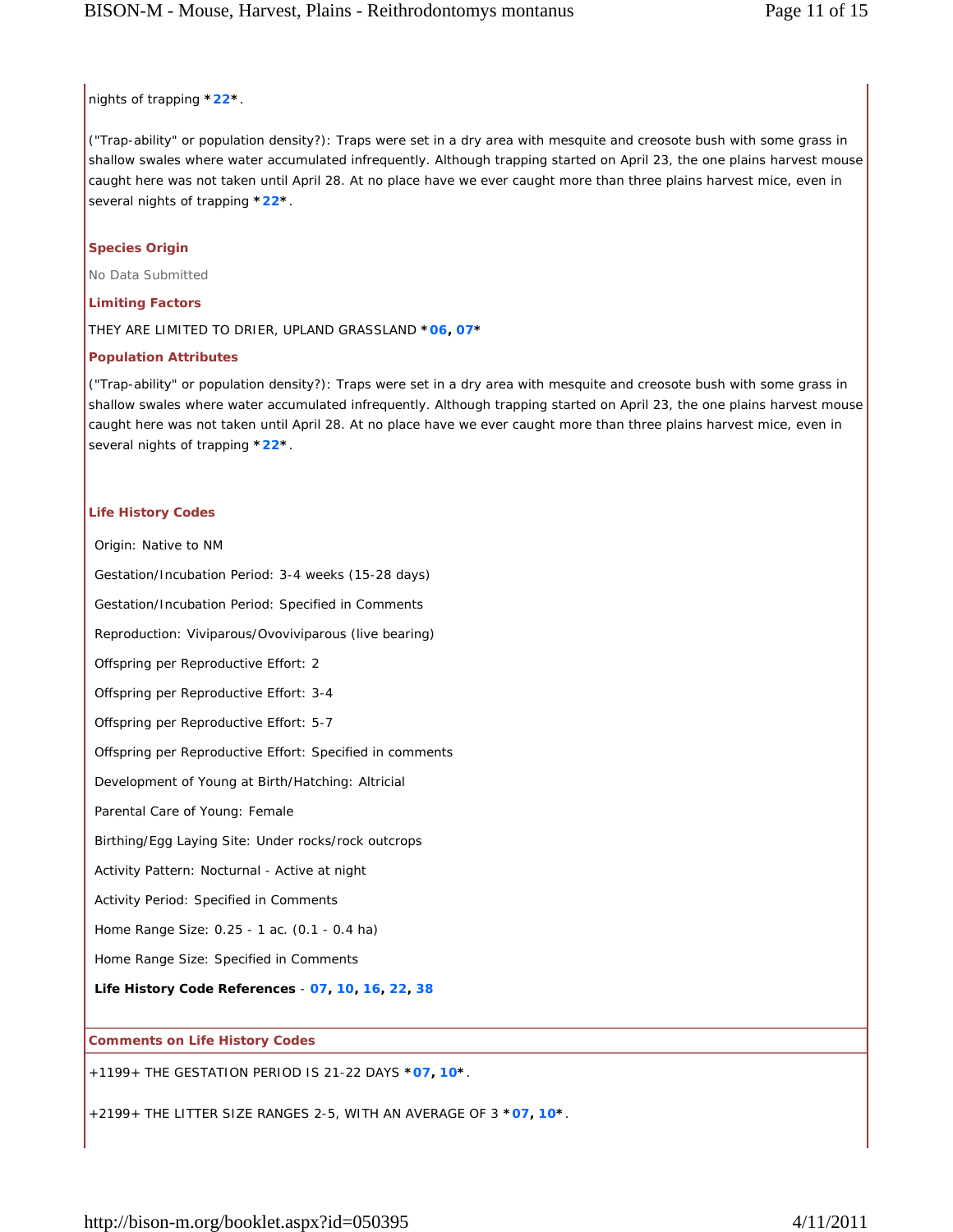+5399+ THEY ARE NOCTURNAL AND DO NOT HIBERNATE **\*16\***.

+8199+ THE HOME RANGE IS ABOUT ONE-HALF ACRE **\*16\***.

# **Comments on Species Association**

BROADLY SYMPATRIC WITH R. MEGALOTIS IN EASTERN COLORADO (and Arizona), BUT HABITAT SEGREGATION OCCURS WITH R. MEGALOTIS PREFERRING SLIGHTLY MOISTER, CONDITIONS, WITH TALLER, MORE DENSE VEGETATION WHILE R. MONTANUS UTILIZES DRYER, MORE OPEN GRASSLAND WHICH INCLUDES PRICKLY PEAR CACTUS **\*06, 07, 22\***.

# **Wildlife Disease and Parasites**

No Data Submitted

# **Comments on Disease**

No Data Submitted

**Management Practices Back to top Back to top Back to top Back to top Back to top** 

# **Comments on Special or Standard Techniques**

Young weigh about 1 gram at birth, eyes open in about eight days, and young are weaned at two weeks. They attain much of their growth by five weeks and sexual maturity at about two months (Davis, 1966:180) **\*22\***.

| <b>Effects</b>                          | <b>Management Action</b>                                |  |
|-----------------------------------------|---------------------------------------------------------|--|
| Adverse                                 | ADC: Zinc Phosphide, below ground (grain bait)          |  |
| Adverse                                 | ANIMAL DAMAGE CONTROL (ADC) Chemical                    |  |
| Adverse                                 | Habitat; large trees - den/nest/roost                   |  |
| Adverse                                 | ADC: Zinc Phosphide, above ground (grain bait)          |  |
| Beneficial                              | Wildl. Mgt; regulate take:<br>amt/method/season/age/sex |  |
| Beneficial                              | Veg Seral stage; early                                  |  |
| <b>Effects</b>                          | <b>References</b>                                       |  |
| Adverse                                 | 07 36 37                                                |  |
| Beneficial                              | 07                                                      |  |
| <b>Comments on Management Practices</b> |                                                         |  |

No Data Submitted

# **Comments on Animal Damage Control Methods**

NOTE: The BISON-M coding of potential impacts of ADC practices (e.g., M-44's, traps, snares and poisons) in the "RESULTS MANAGEMENT PRACTICES" (MGT.FIELD & MGT fields) section, assumes the practice occurs in occupied habitat and is applied without mitigation. For more information, contact Jon Klingel, Conservation Services Division, NM Dept of Game and Fish. Santa Fe, NM. Zinc phosphide is highly toxic to rodents (USDA, 1994)**\*36\*** and (Johnson and Fagerstone, 1994)**\*37\***.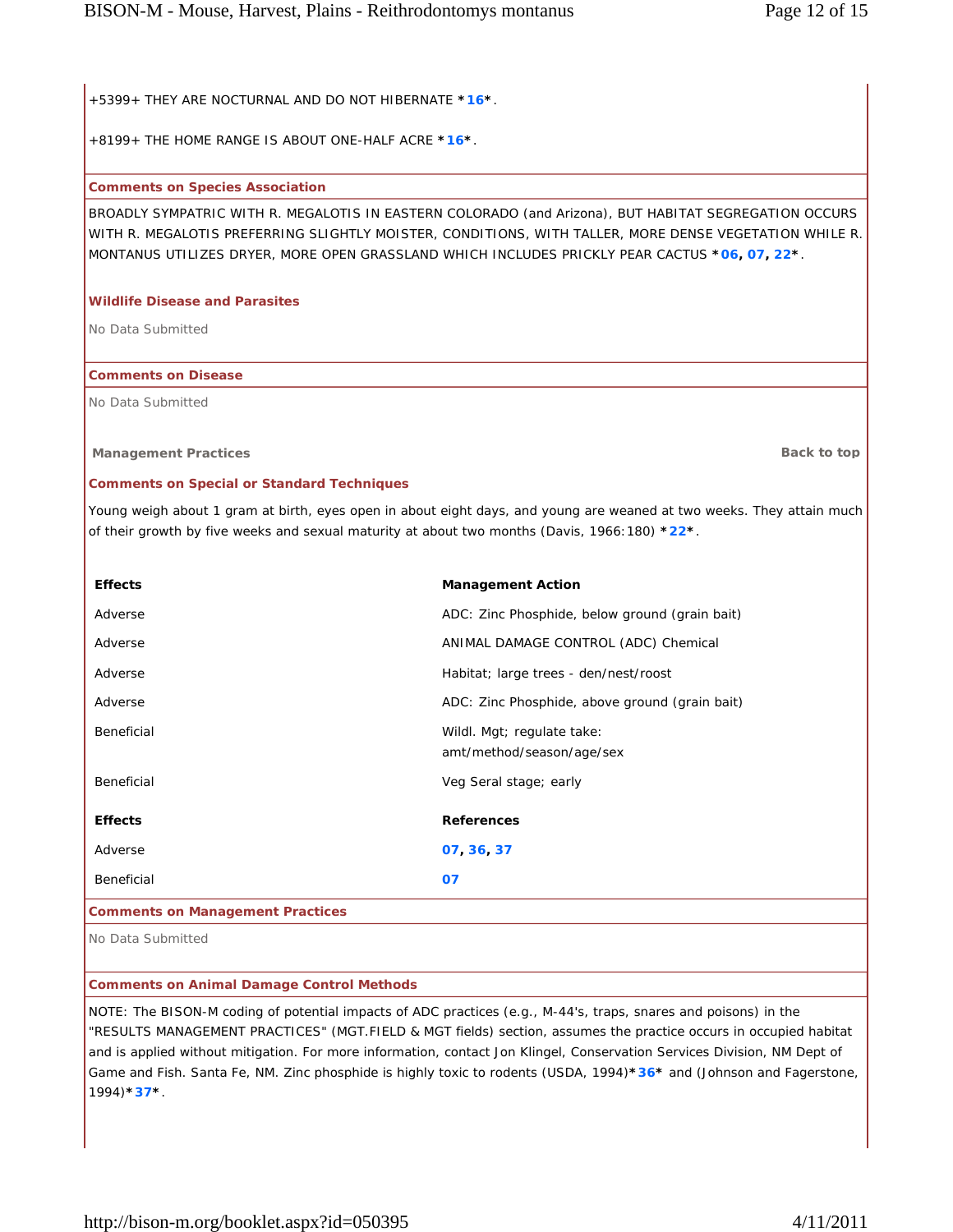**Comments on Recommended Management Practices**

No Data Submitted

**Comments on Historical Management Practices** 

No Data Submitted

#### **Comments on Population Status**

No Data Submitted

**References Back to top**

0 - ARMSTRONG, D.M. C.I.S.-BOX 331-CU,BOULDER,CO 80309 303-492-7965,6

1 - ARMSTRONG, D.M. 1972. DISTRIBUTION OF MANNALS IN COLORADO. MONOGR., UNIV. KANSAS MUS. NAT. HIST., O:X1-415.

2 - HESS, D., ED. 1977. TODAY'S STRATEGY---TOMORROW'S WILDLIFE. COLORADO DIVISION OF WILDLIFE, DENVER, 96 PP.

3 - BISSELL, S.J., ED. 1982. COLORADO MANNAL DISTRIBUTION LATILONG STUDY. COLORADO DIVISION OF WILDLIFE, DENVER, 24 PP.

4 - HALL, E.R. 1981. THE MAMMALS OF NORTH AMERICA. JOHN WILEX AND SONS, N.Y., 2 VOLS.

5 - JONES, J.K., JR., CARTER, D.C., GENOWAYS, H.H., HOFFMANN, R.S., AND D.W. RICE. 1982.REVISED CHECKLIST OF NORTH AMERICAN MAMMALS NORTH OF MEXICO. OCCAS. PAPERS MUS., TEXAS TECH UNI., 80:1-22.

6 - HILL, J.E., AND C.W. HIBBARD. 1943. ECOLOGICAL DIFFERENTIATION BETWEEN TWO HARVET MICE (REITHRODONTOMYS) IN WESTERN KANSAS. J. MAMM., 24:22-25.

7 - JONES, J.K., JR., ARMSTRONG, D.M., HOFFMANN,R.S., AND C. JONES. MAMMALS OF THE NORTHERN GREAT PLAINS (IN PRESS).

8 - SMITH, J.D. 1964. SYSTEMATICS OF THE PLAINS HARVEST MOUSE, REITHRODONTOMYS MONTANUS. UNPUBL. MASTER'S THESIS, UNIV. KANSAS, 42 PP.

9 - HOWELL, A.H. 1935. THE HARVEST MICE OF THE SAN LUIS VALLEY, COLORADO. J. MAMM., 16:143-144.

10 - LECHLEITNER, R.R. 1969.

11 - WTFHR APPENDIX.

12 - Findley, J.S., A.H. Harris, D.E. Wilson, and C. Jones. 1975. Mammals of New Mexico. University of New Mexico Press, Albuquerque, New Mexico. xxii + 360 pp.

13 - Checklist of the Mammals of the Maxwell National Wildlife Refuge, March 1990.

14 - Stolz, Gary M. and Sonia Najera. January, 1994. Mammals of the Bosque del Apache National Wildlife Refuge. U.S. Fish and Wildlife Service.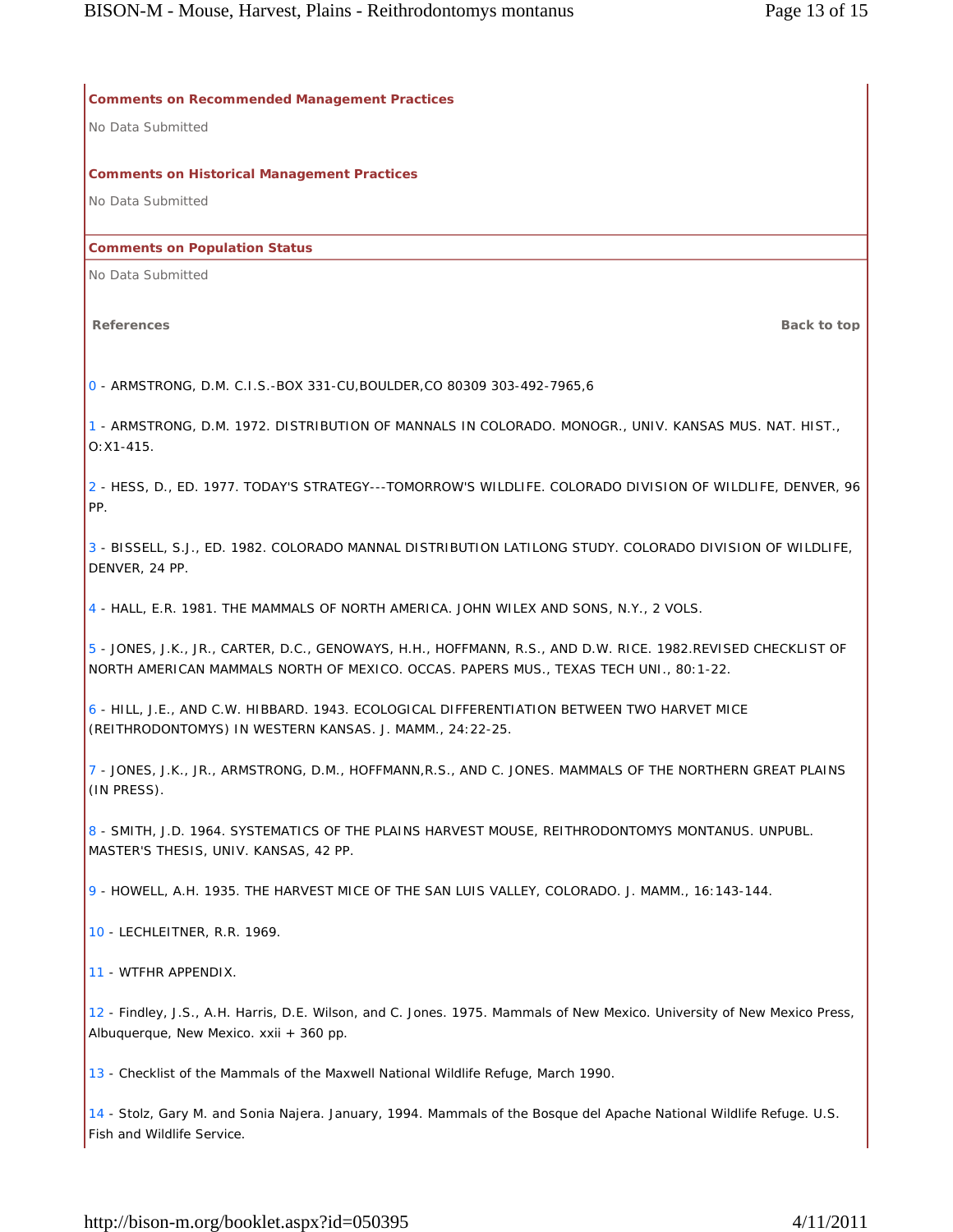15 - Species list of Mammals in Socorro County, New Mexico. Compiled by Marikay Ramsey.

16 - Information from Colorado data base. Reference(s) not available. Coordinator in Colorado is Donald Schrupp, 6060 North Bradway, Denver, CO. 80216. Phone (303) 291-7277.

17 - New Mexico Dept. of Game and Fish - Endangered Species Program. 1990. Checklist of the native mammals of New Mexico. September 12, 1990. Santa Fe, New Mexico.

18 - New Mexico Statutes Annotated Chapter 17, Game and Fish, Pamphlett #33, 1988, Replacement Pamphlet, 17-2-3. Protected wildlife species and game fish defined. Michie Co., Law Publishers, Charlottesville, VA.

19 - Honaki, et al. 1985. Mammal Species of the World.

20 - Hoffmeister, D.F. 1986. Mammals of Arizona. The Univ. of Arizona Press and the Arizona Game and Fish Dept. 602pp.

21 - Distribution of Mammals. Database from the Museum of Southwestern Biology. University of New Mexico, Albuquerque, NM.

22 - Hoffmeister, D.F. 1986. Mammals of Arizona. The University of Arizona Press and the Arizona Game and Fish Dept. 602pp.

23 - Brown, D.E. (ed.) 1982. Biotic communities of the American Southwest - United States and Mexico. Volume 4, Numbers 1-4. The University of Arizona, Superior, Arizona. 342 pp.

24 - Smartt, Richard. 1980. Wildlife Support Document McGregor Range Grazing Environmental Impact Statement. Bureau of Land Management, Las Cruces, New Mexico 88001. 40 pp.

25 - IHICS \* Bureau of Land Management Integrated Habitat Inventory Classification System (database). Last Update August 1992. Contact: Andy Dimas, Biologist, NM State Office BLM, Albuquerque, NM (505) 438-7422.

26 - Jones, J. Knox, et al. 1987. Annotated Checklist of Recent Mammals of Northwestern Texas. In Occasional Papers of The Museum of Texas Tech University. Number 111; 13 pp.

27 - Patton, D. 1994. R3HARE Database. Northern Arizona University. Dept. of Forest Science. Flagstaff, AZ.

28 - Arizona Game and Fish Department. (February, 1995). Status Designations Notebook. Heritage Data Management System (HDMS). Phoenix, AZ.

29 - Klingel, Jon T. Biologist, Conservation Services Division, New Mexico Department of Game and Fish, Santa Fe, NM. Personal Communication September, 1995.

30 - Davis, William B. and David J. Schmidly. 1994. The Mammals of Texas. Texas Parks and Wildlife; Nongame and Urban Program. 4200 Smith School Road. Austin, TX, 78744.

31 - Hafner, David J. December, 1995. New Mexico Museum of Natural History. 1801 Mountain Road NW. Albuquerque, NM 87104. Personal communication. (BISON-M species account partially reviewed)

32 - Tyler, Jack D. 1989. Checklist of the Mammals of Oklahoma. In: Mammals of Oklahoma (Caire, et al., 1989). University Press: Norman and London. pp.83-86.

33 - Colorado Natural Heritage Program. 1996. Colorado's Natural Heritage: Rare and Imperiled Animals, Plants, and